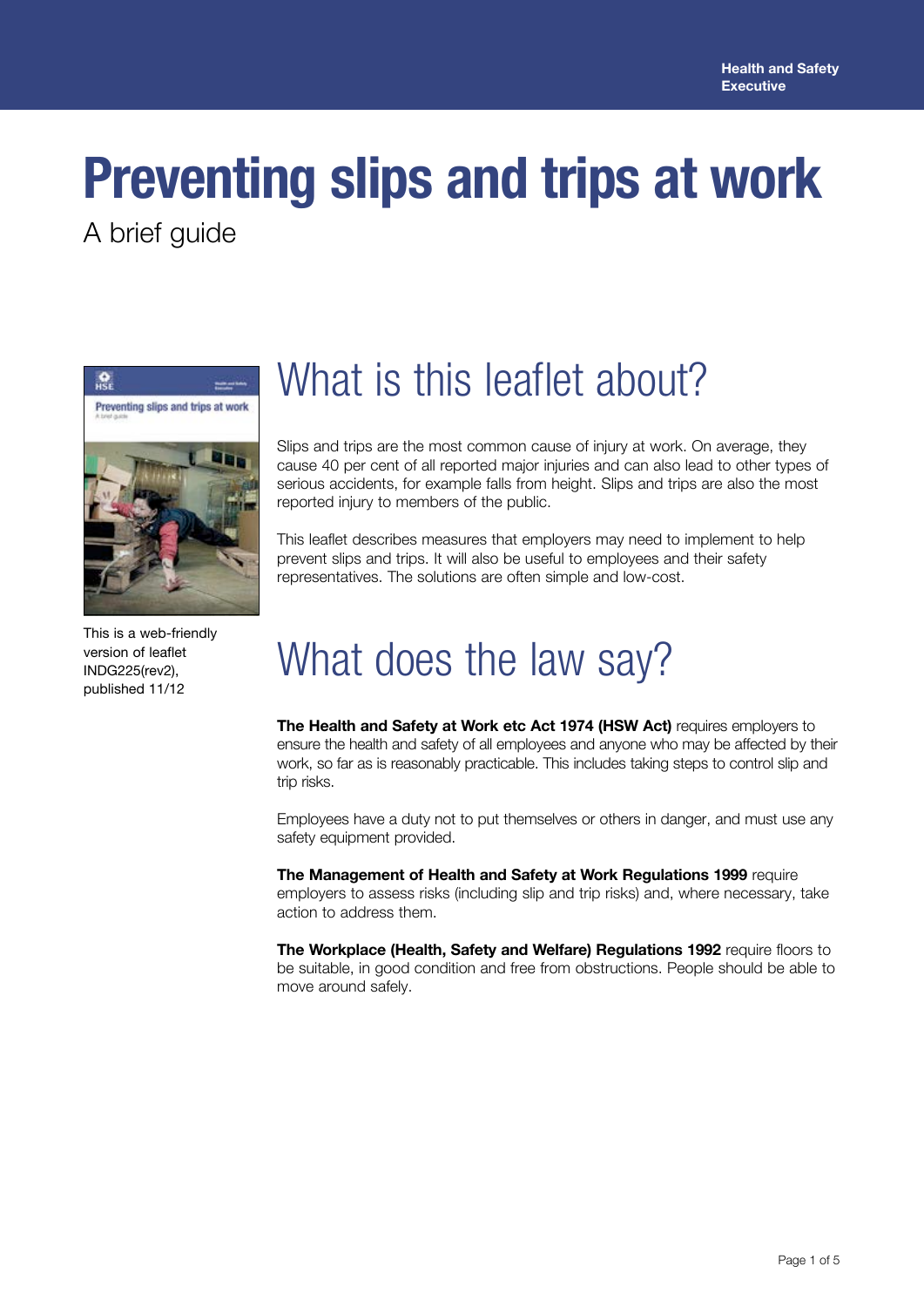# What can employers do to prevent slips and trips?

### **Risk assessment**

You must manage the health and safety risks in your workplace. To do this you need to decide whether you are doing enough to prevent harm. This process is known as a risk assessment and it is something you are required by law to carry out.

A risk assessment is not about creating huge amounts of paperwork, but rather about taking sensible measures to control the risks in your workplace, for example using doormats to stop rainwater being tracked in and making the floor slippery.

You are probably already taking steps to protect your employees, but your risk assessment will tell you whether you should be doing more. Consider what risks in your workplace may lead to slip or trip injuries, and decide what suitable and effective control measures will prevent these types of accidents.

You then need to put these control measures into practice. Concentrate on the real risks – those that are most likely to cause harm. Think about how accidents could happen and who might be harmed. You can do this by:

- asking your employees what they think the hazards are, as they may notice things that are not obvious to you and may have some good ideas on how to control the risks;
- using the hazard-spotting checklist and slips and trips mapping tool to help you identify problem areas (see 'Find out more' at the end of the leaflet);
- referring to the 'Practical steps to prevent slips and trips accidents' section below.

In many instances, straightforward measures can readily control risks, for example ensuring spillages are cleaned up promptly so people do not slip.

Make a record of your significant findings and what you have in place to prevent them. If you have fewer than five employees you don't have to write anything down but it is good practice to keep a record.

Few workplaces stay the same, so it makes sense to review what you are doing on an ongoing basis.

More guidance on risk assessment can be found at www.hse.gov.uk/risk.

### **Managing for health and safety**

A good management system will help you identify problem areas, decide what to do, act on decisions made and check that the steps taken have been effective.

Guidance on managing health and safety can be found at www.hse.gov.uk/managing/.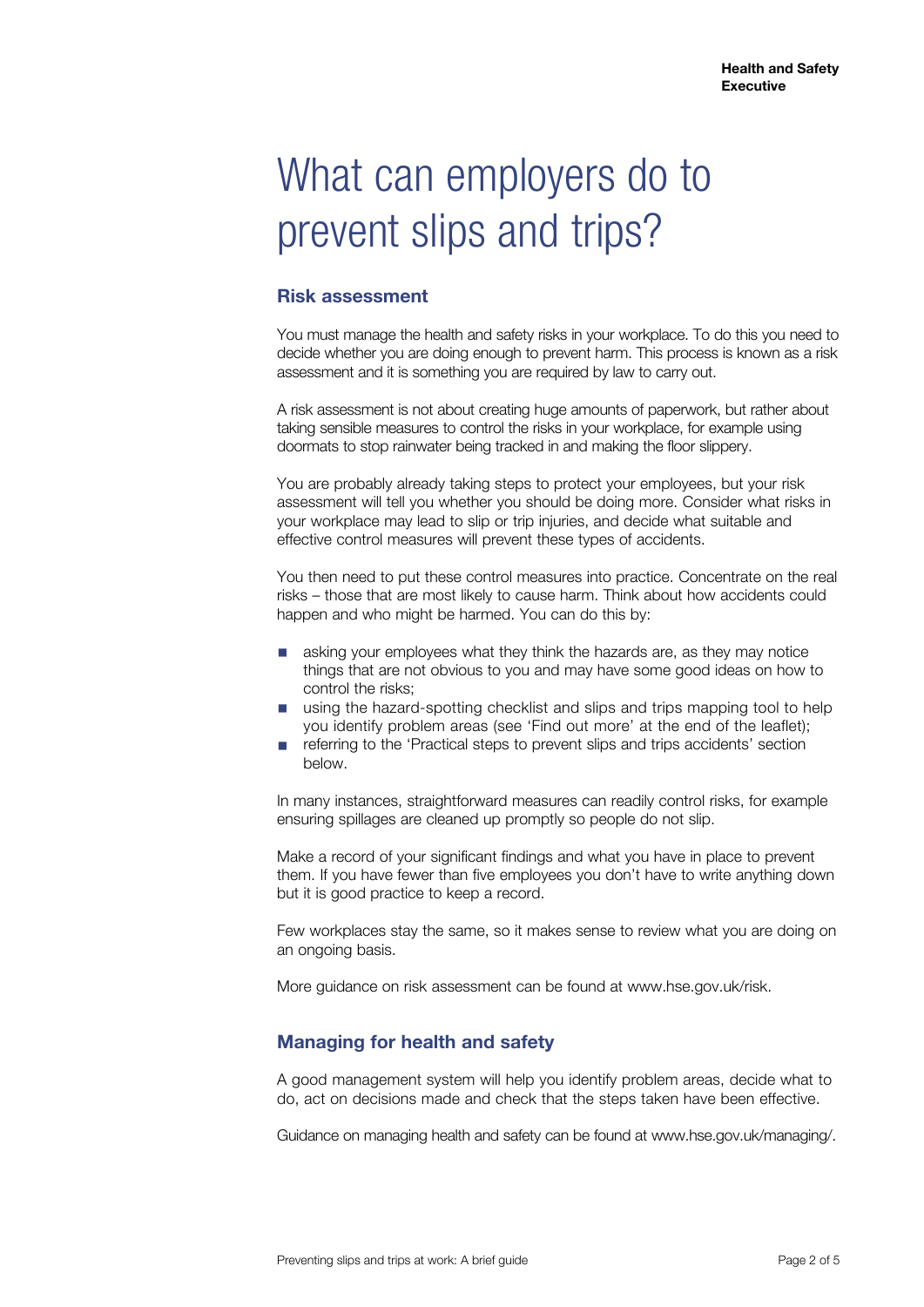### **Practical steps to prevent slips and trips accidents**

There are many simple ways to control slips and trips risks and prevent accidents in your workplace. Here are a few examples.

#### *Stop floors becoming contaminated*

- Use entrance matting.
- Fix leaks from machinery or buildings.
- Make sure plant and equipment are maintained.
- Design tasks to minimise spillages.
- Plan pedestrian and vehicle routes to avoid contaminated areas.

#### *Use the right cleaning methods*

- Make sure that your cleaning method is effective for the type of floor you have.
- Don't introduce more slip or trip risks while cleaning is being done.
- Leave smooth floors dry after cleaning or exclude pedestrians until the floor is dry.
- Remove spillages promptly.
- Have effective arrangements for both routine cleaning and dealing with spills.
- Use the appropriate detergent mixed at the correct concentration.

#### *Consider the flooring and work environment*

- Check for loose, damaged and worn flooring and replace as needed.
- Floors likely to get wet or have spillages on them should be of a type that does not become unduly slippery.
- Make sure lighting is sufficient and that slopes or steps are clearly visible.<br>■ Keep walkways and work areas clear of obstructions
- Keep walkways and work areas clear of obstructions.

#### *Get the right footwear*

- Where floors cannot be kept clean and dry, slip-resistant footwear can help prevent slip accidents.
- Trial footwear first to make sure it is suitable for the environment and for those who will be wearing it, ie comfort and fit.
- If footwear is supplied as personal protective equipment (PPE), it must be supplied free of charge to employees.

#### *Think about people and organisational factors*

- Consider how work is organised and managed, eg to avoid rushing, overcrowding, trailing cables.
- Make sure employees are involved in the decisions that affect them, eg choice of PPE footwear or a change in cleaning methods.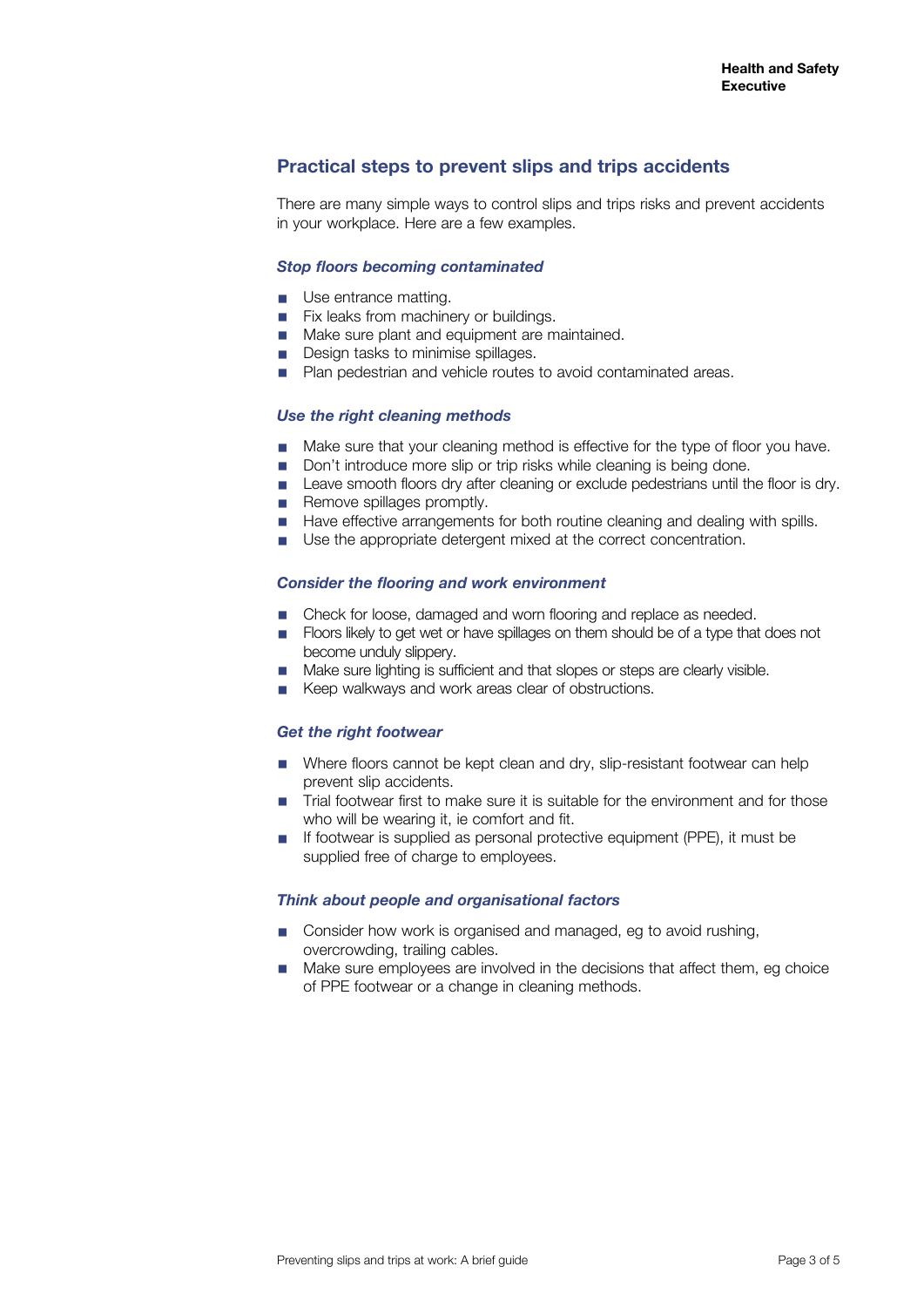## What can employees do to prevent slips and trips?

In all workplaces:

- If you have an accident or a near miss, make sure you report it to your employer promptly. They can use this information to prevent future accidents.
- If you see a spillage, clean it up or make arrangements for it to be cleaned.
- Report any damaged floors or mats.
- Play your part and keep the workplace tidy.
- If you see items on the floor where someone could trip over them, remove them or arrange for them to be removed or for the situation to be made safe.
- If you are given PPE, wear it and look after it. Report any faults or damage to your employer and make arrangements for a replacement.
- Tell your employer about any work situation that you think is dangerous, or if you notice that something has gone wrong with their health and safety arrangements.

### Find out more

HSE has a free online learning tool, called the *Slips and Trips eLearning Package*, referred to as '*STEP'* (www.hse.gov.uk/slips/step/start.htm).

This tool is designed for both employers and workers in all sectors, providing help on assessing and managing slip and trip risks in the workplace. It provides an overview of slips and trips, how they are caused and how to prevent them, from introductory to advanced level.

**The hazard spotting checklist** is suitable for all workplaces as a practical guide to help employers identify problem areas for slips and trips and how to tackle them: www.hse.gov.uk/pubns/ck4.pdf

**The slips and trips mapping tool** shows you how to identify hotspots for slips and trips in your workplace so that you can prioritise actions: www.hse.gov.uk/slips/mappingtool.pdf

An HSE Catering Information Sheet *Preventing slips and trips in kitchens and food service* (CAIS6) gives more detailed advice for employers in these sectors: www.hse.gov.uk/pubns/cais6.pdf

More information about managing slips and trips risks – including flooring, cleaning and footwear – is available on HSE's website: www.hse.gov.uk/slips/